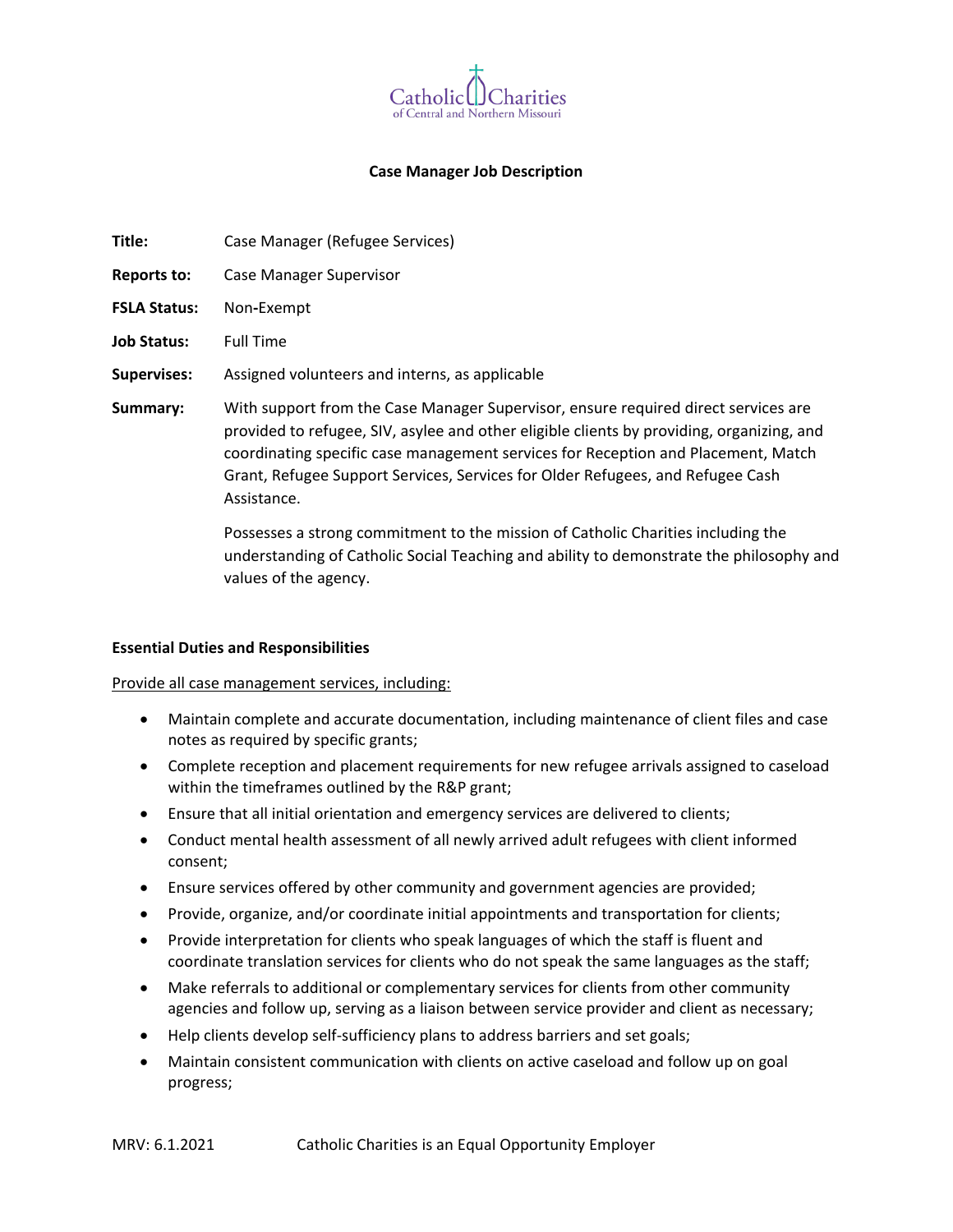Catholicl Charities

- Monitor client service plans and follow up with clients as outlined by grant requirements;
- Work with volunteers and interns to delegate appropriate case management tasks;
- Refer clients to DOJ staff for immigration services;
- Assist with outreach to clients to engage them in relevant programming, as appropriate;
- Participate in all required training and professional development activities;
- Participate in regular staff meetings, case consultations, and meetings with sponsors;
- Other duties as assigned.

## **Supervisory Responsibilities**

Supervises volunteers and interns serving as case manager assistants or refugee resettlement assistants, as assigned.

# **Qualifications**

- Fluent in Arabic, Burmese, Karenni, Somali, French, Swahili, Kinyarwanda, Tigrinya, Spanish and/or Amharic strongly preferred
- Demonstrated excellent interpersonal and cross-cultural communication skills and ability to thrive in a multicultural setting;
- Demonstrated ability to establish and maintain professional boundaries with staff and clients;
- Demonstrated ability to use strengths-based, person-centered, and trauma-informed approaches in work with clients, coworkers, community partners, and community members;
- Demonstrated ability to develop, implement, and oversee the implementation of policies and procedures;
- Possess compassion, flexibility, and adaptability;
- Demonstrated excellent team building skills;
- Demonstrated capacity to work independently and monitor assigned tasks;
- Ability to transport clients;
- Capacity to follow rigorous documentation demands.

The requirements listed below are representative of the knowledge, skill, and/or ability required. Reasonable accommodations may be made to enable individuals with disabilities to perform the essential job functions.

# **Education and/or Experience**

High school diploma required. Bachelor's degree or higher preferred in a human services, health, or public policy field (social work, human development and family sciences, public health, public policy). Three or more years of experience in the field of human services and/or working with refugees and migrants preferred.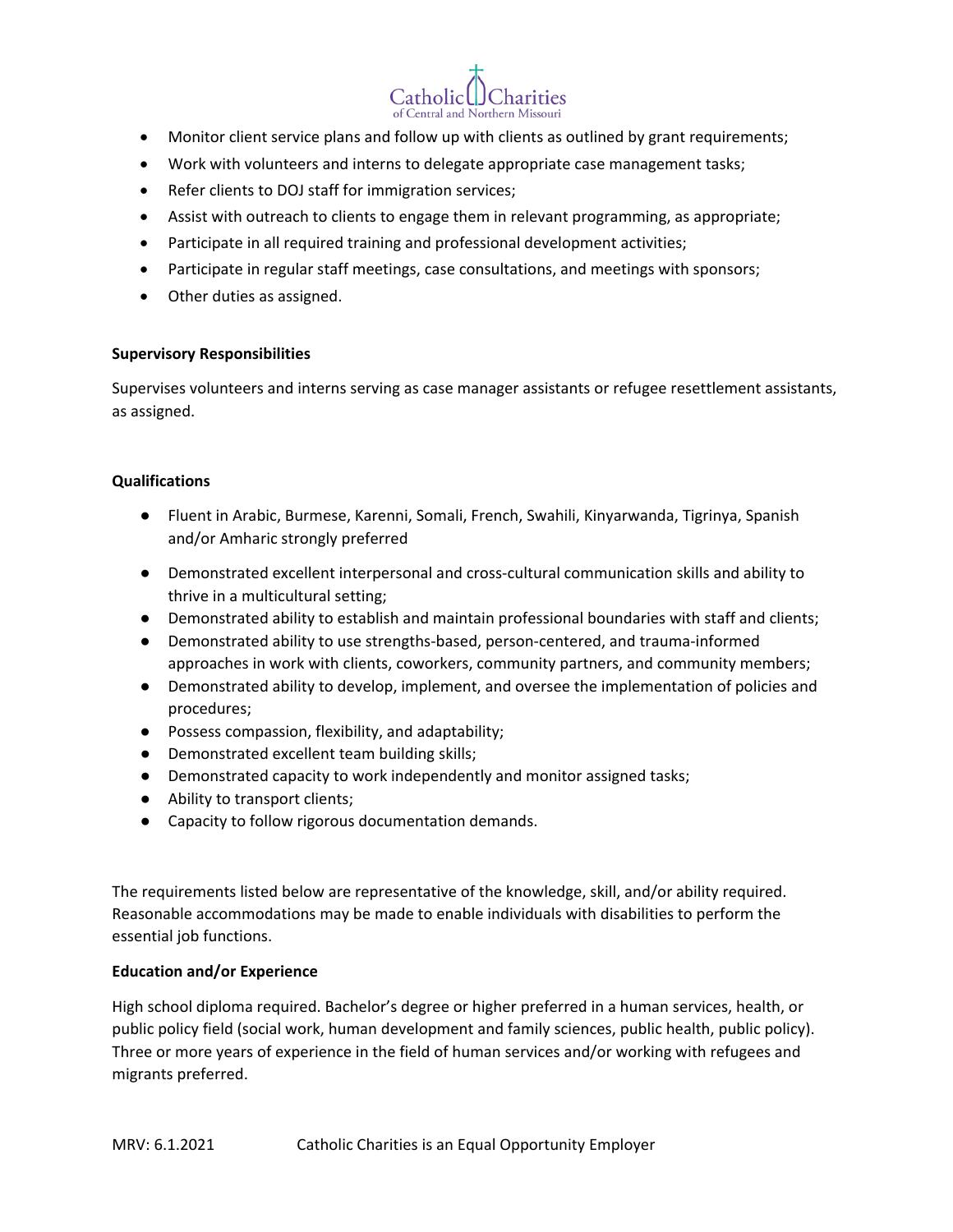

# **Computer Skills**

Demonstrates proficient computer skills and familiarity with commonly used programs. Ability to learn and effectively use various data collection and database management systems to record data as required. Demonstrates familiarity and proficiency with Internet tools and techniques for searching, extracting, and processing information.

# **Workplace Ethics**

Treats people with dignity and respect. Inspires the trust of others. Works ethically and with integrity. Maintains and safeguards confidential information. Possesses a strong commitment to the mission of Catholic Charities including the understanding of Catholic Social Teaching and ability to demonstrate the philosophy and values of the agency. The identity of the agency is clearly Catholic. As such, Catholic Charities' staff adheres to the social and moral teachings of the Catholic Church.

## **Communication Skills**

Exhibits good interpersonal communications skills including the ability to establish and set strong personal boundaries. Keeps others adequately informed and exhibits good team building abilities. Expresses ideas and thoughts clearly. Exhibits good listening and comprehension skills; seeks clarification when needed and selects and uses appropriate communication methods. Ability to communicate and interact with a wide variety of people having diverse social concerns and problems. Ability to communicate the mission and services of Catholic Charities both within the agency and community.

### **Language Skills**

Ability to read and interpret documents such as safety rules, operating and maintenance instructions, and procedure manuals. Ability to write required documentation requiring minimal revisions by others. Ability to effectively present information and respond to questions from employees, managers, clients, and the public. Ability to respond professionally to common inquiries or complaints from customers, regulatory agencies, or members of the business community.

### **Mathematical Skills**

Ability to add, subtract, multiply, and divide in all units of measure, using whole numbers, common fractions, and decimals. Ability to apply concepts such as fractions, percentages, ratios, and proportions to practical situations.

### **Reasoning Ability**

Ability to solve practical problems and deal with a variety of concrete variables in situations where only limited standardization exists. Ability to interpret a variety of instructions furnished in written, oral, diagram, or schedule form.

### **Certificates, Licenses, Registrations**

**Other Qualifications**